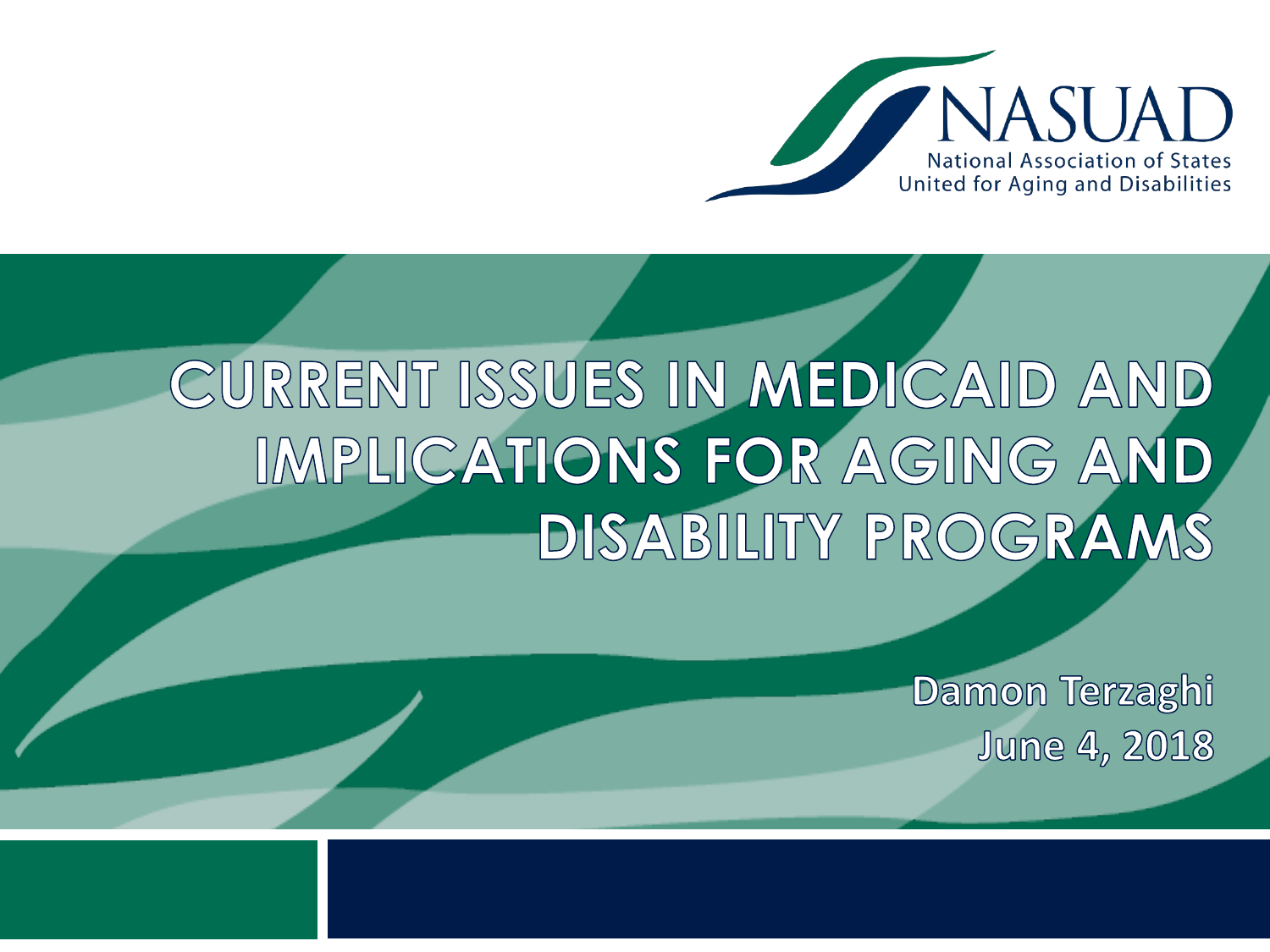#### **NASUAD Overview**



- National association that represents state agencies providing LTSS and other services and supports to older adults and people with disabilities
	- 56 members (50 states, DC, 5 territories)
- Led by a board of directors comprised of state agency officials
- Provides direct technical assistance, research, regulatory and policy analysis to states
- Facilitates state-to-state information sharing via teleconferences/webinars, e-mail surveys, policy committees, and national conferences
- Educates and advocates for state agency interests in front of Congress and the Federal government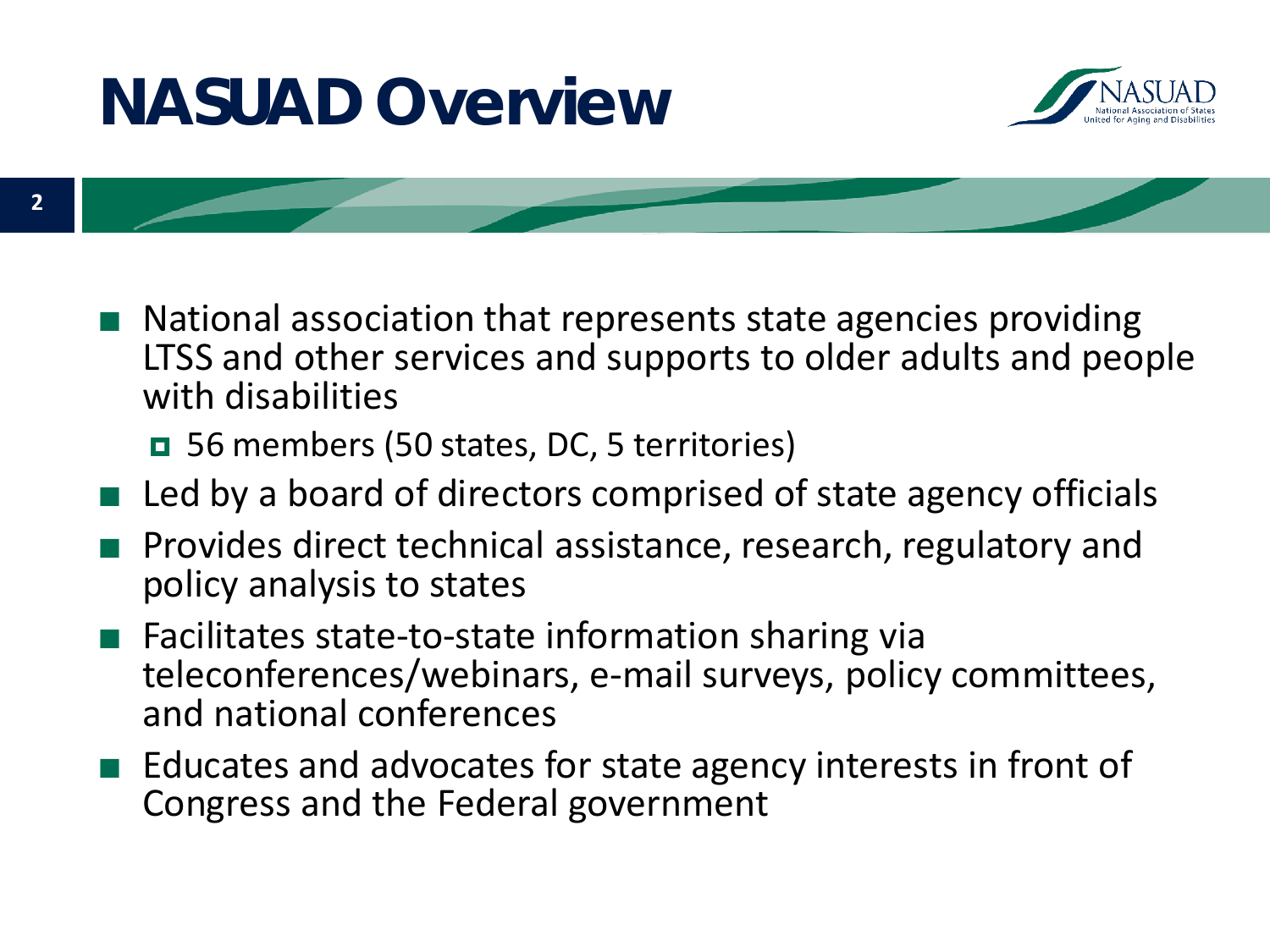



- Medicaid Overview and Basic Structure
- How Medicaid is Administered
- Overview of Eligibility
- Overview of Services
- Medicaid LTSS
- Medicaid Managed Care
- Current Issues in Medicaid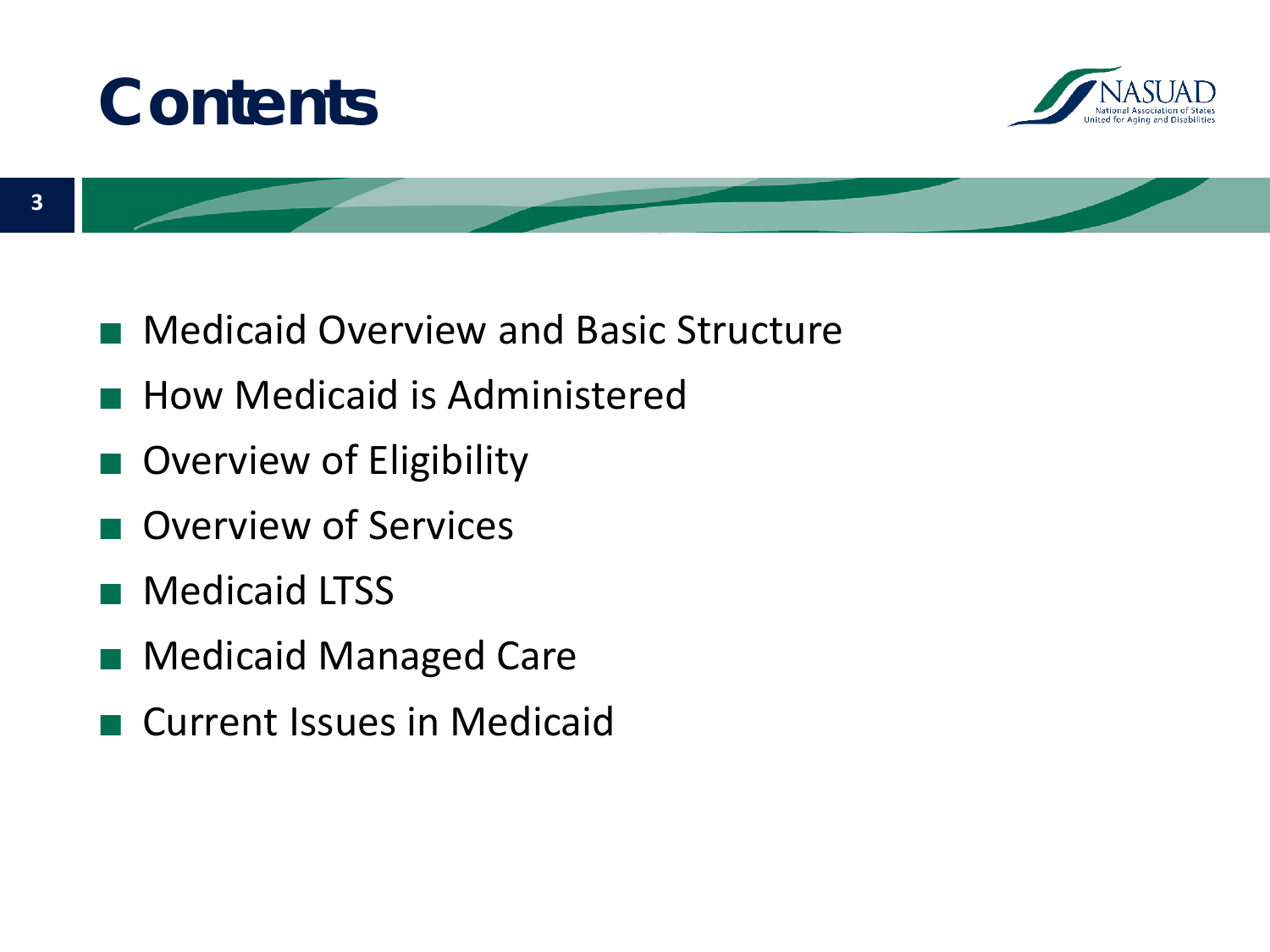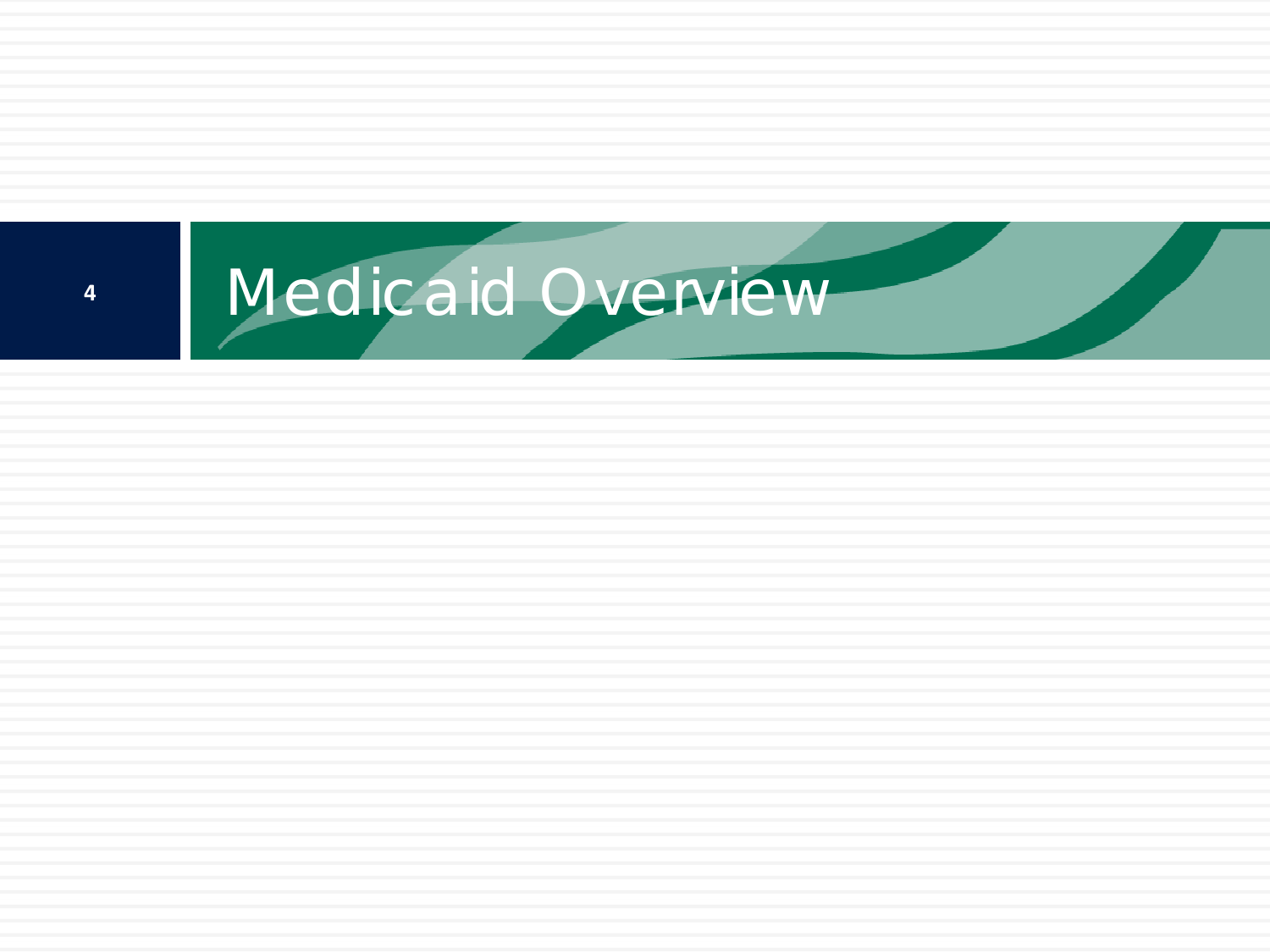## **Medicaid Overview**



- Created in 1965, along with Medicare (P.L. 89-97), under the Social Security Amendments of 1965;
- State & Federal partnership for funding and policy:
	- **D** Medicaid administration
- Originally intended to be a health plan for low-income individuals on welfare:
	- The role of the program has expanded and changed over its 50+ years
- Does not provide the care pays medical professionals (providers) to deliver the care;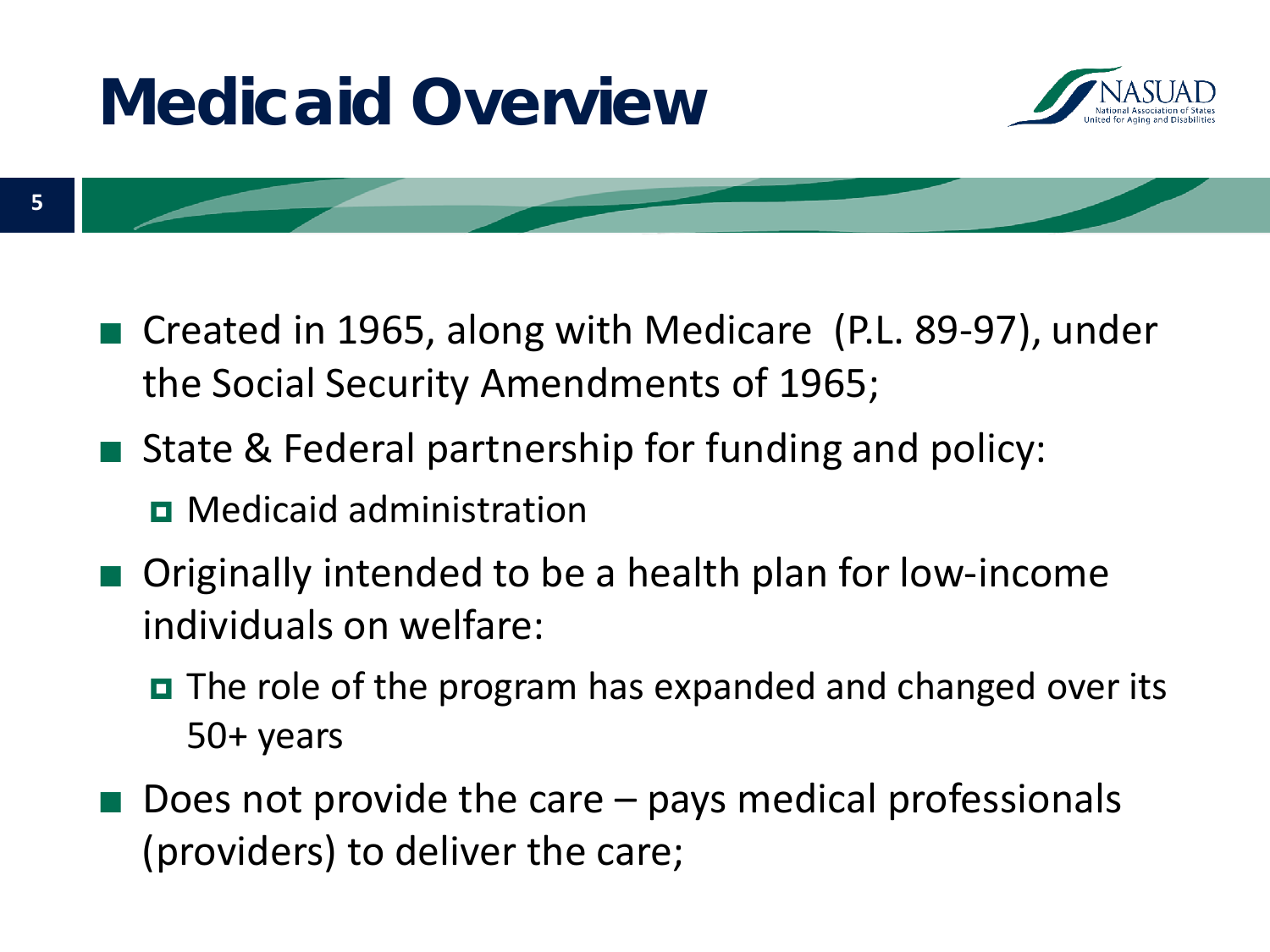#### **Medicaid Overview**





- Optional program for States last State (AZ) began participation in 1982;
- Medicaid is unique in that it covers more Americans than any other health insurance program;
- In FY 2015, \$545 billion dollars were spent on the Medicaid program in the states & territories;
	- 17% percent of U.S. health care spending in 2015
- Over 57 million Americans were covered by Medicaid in 2012 grew to 70 million in 2015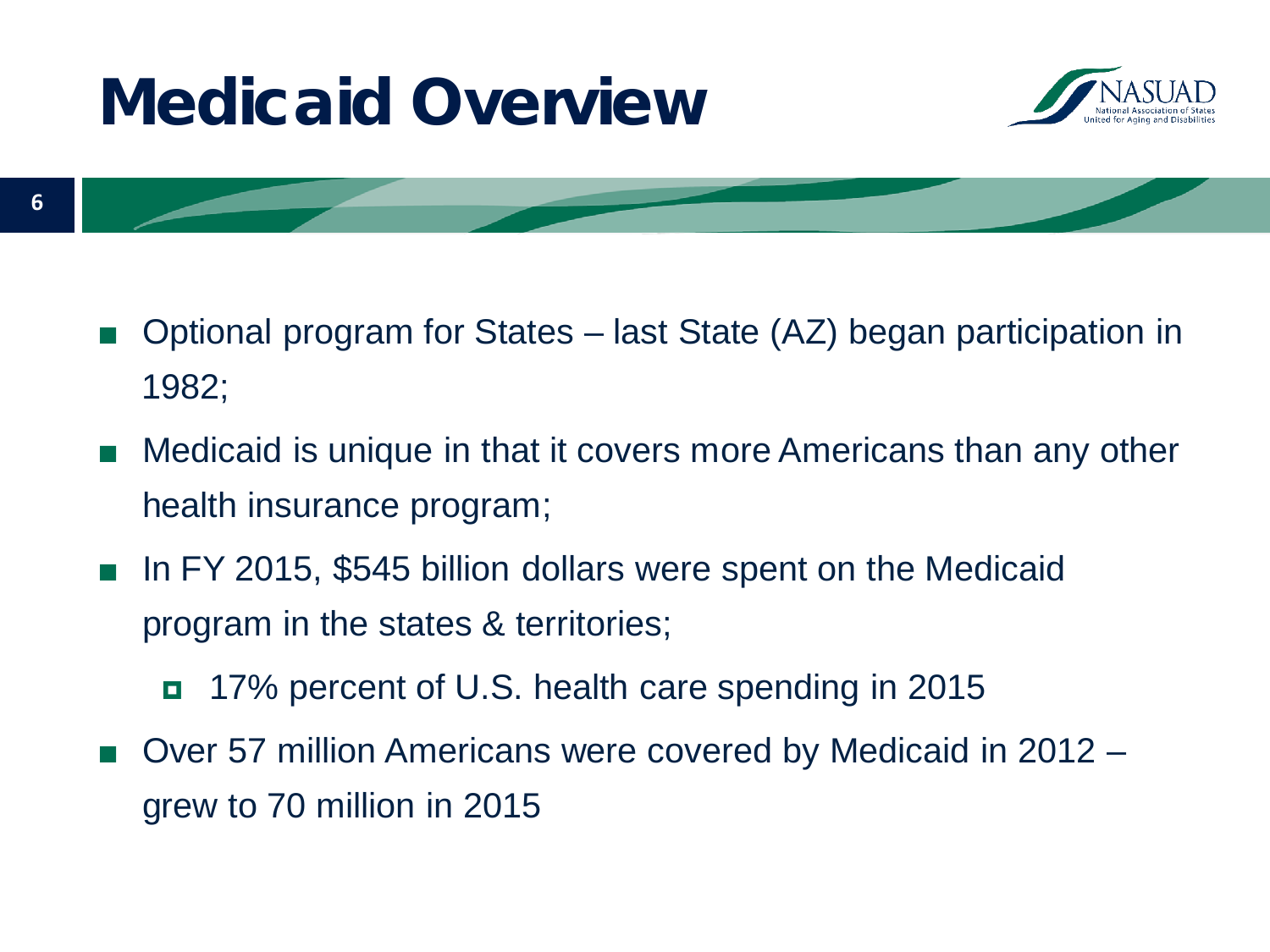#### **Medicaid Enrollment & Expenditures**







Source: Center for Budget and Policy Priorities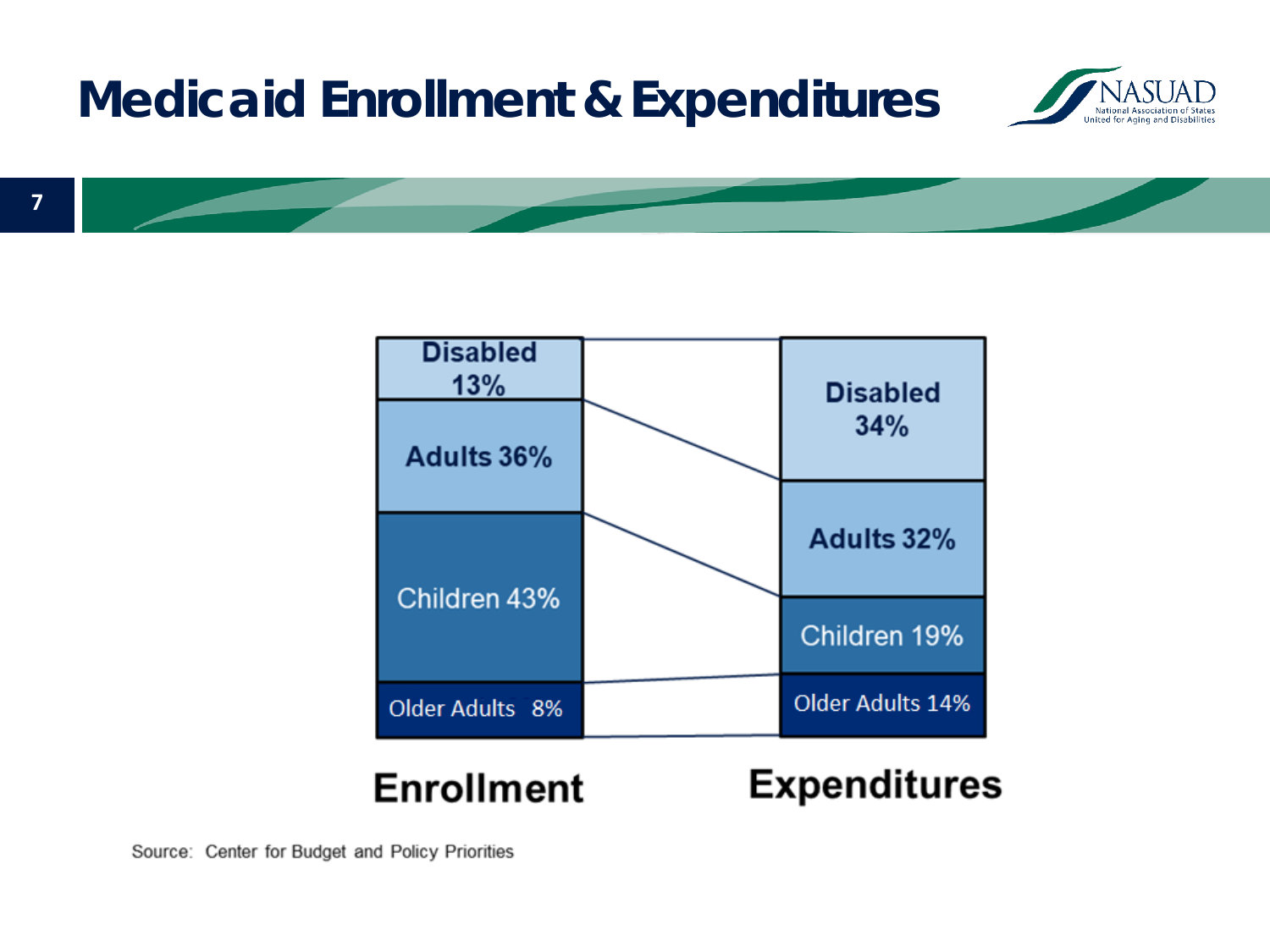

■ Older adults and persons with disabilities represent a majority of Medicaid expenditures despite being less than half of enrollees.

**8**

- Chronic care and significant health conditions are a major component of these expenses, as are Long-term Services and Supports (LTSS).
- Medicaid is the largest source of LTSS financing in the USA, paying for over \$144 billion in 2013 which represented 42% of overall expenditures on LTSS<sup>1</sup>
	- Medicare (\$74B) and out-of-pocket (\$57B) were the next two largest sources of LTSS expenditures

<sup>1</sup> Congressional Research Service, 2015. See: <https://fas.org/sgp/crs/misc/R43483.pdf>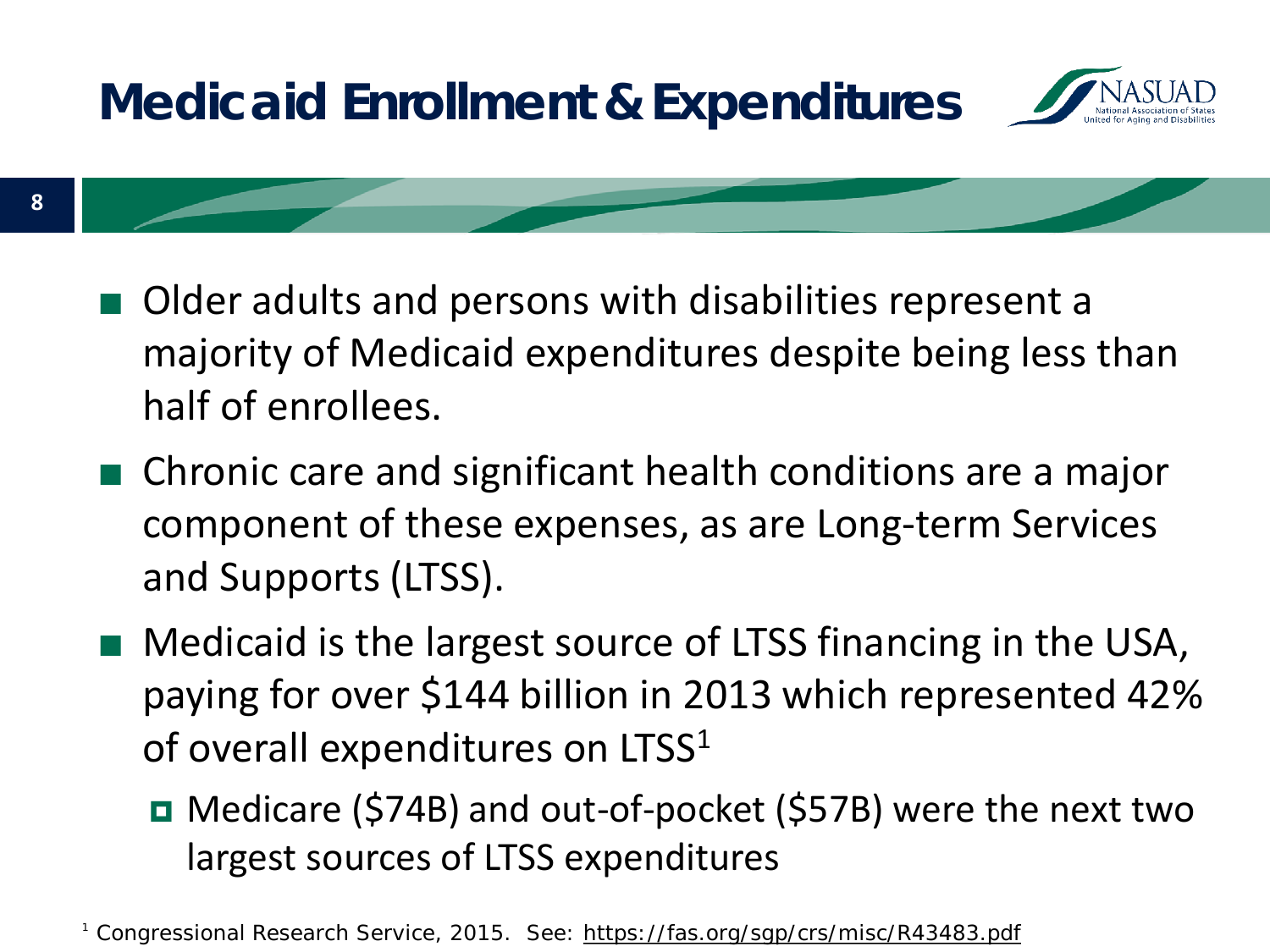#### **Current Status of State Medicaid Expansion**





NOTES: Current status for each state is based on KFF tracking and analysis of state activity. \*AR, AZ, IA, IN, KY, MI, MT, and NH have approved Section 1115 expansion waivers. CMS approved the Kentucky HEALTH expansion waiver on January 12, 2018; implementation of some provisions was scheduled to begin in April 2018. VA is considering adopting expansion in their FY 2019 state budget, UT passed a law directing the state to seek CMS approval to partially expand Medicaid to 100% FPL using the ACA enhanced match, and UT also has a measure on the ballot in November to fully expand to 138% FPL. Expansion proponents in ID and NE are collecting signatures to place expansion on their November ballots. ME adopted the Medicaid expansion through a ballot initiative in November 2017, but the Governor failed to meet the SPA submission deadline (April 3). (See the link below for more detailed state-specific notes.) SOURCE: "Status of State Action on the Medicaid Expansion Decision," KFF State Health Facts, updated April 27, 2018. https://www.kff.org/health-reform/state-indicator/state-activity-around-expanding-medicaid-under-the-affordable-care-act/

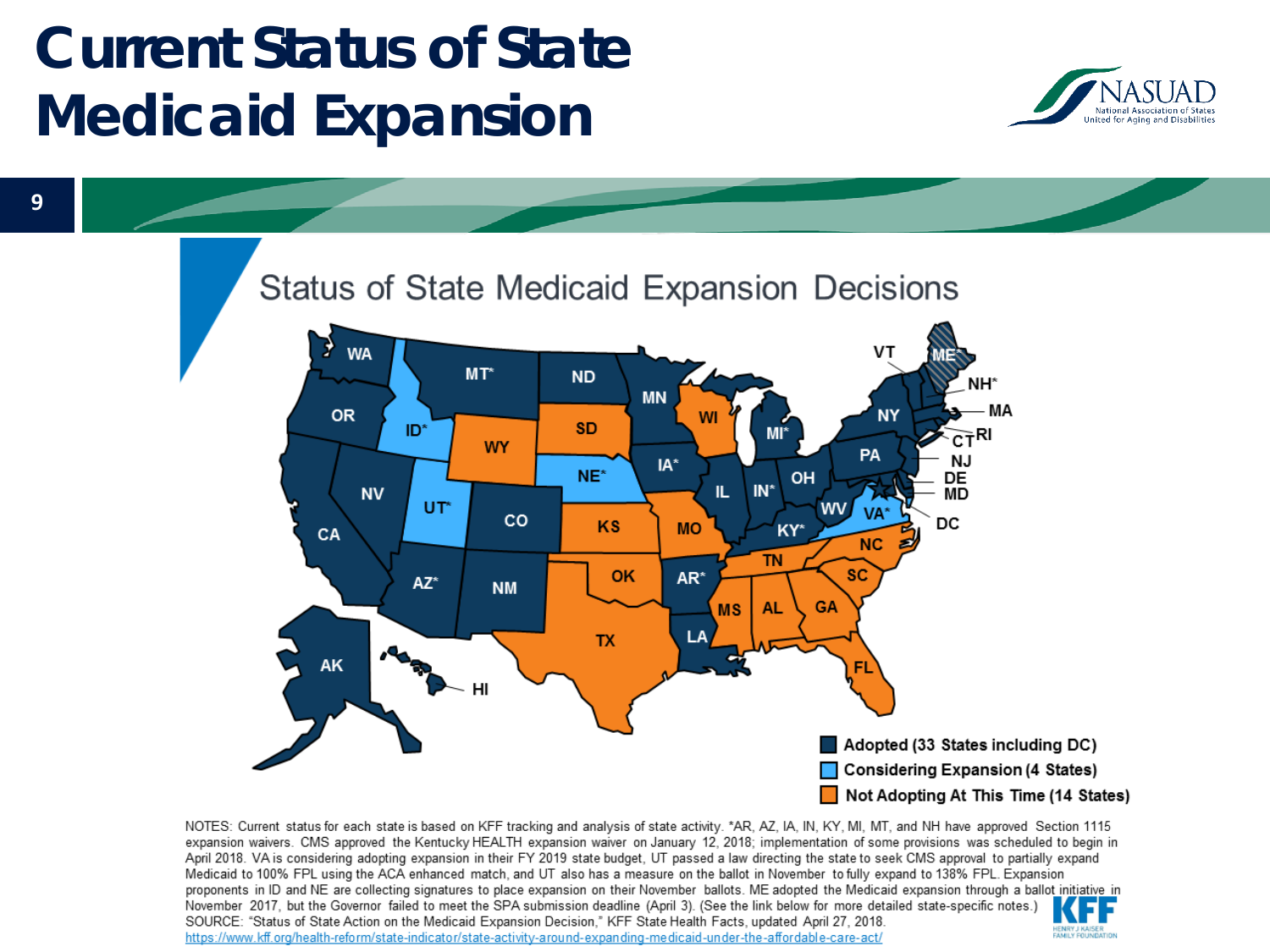### **Role of CMS and the States**



**10**

- Federal law and regulation (administered by CMS) specify core requirements all states must meet to receive federal funding.
- Within federal guidance, states define how they will run their program:
	- **D** State laws and regulations;
	- State budget authority and appropriations
	- **D** Medicaid State Plan; and
	- **D** Waivers.
- Subject to review/approval by CMS, states have flexibility regarding eligibility, benefits, provider payments, delivery systems and other aspects of their programs.
- Each state must have a "single state agency" that administers Medicaid.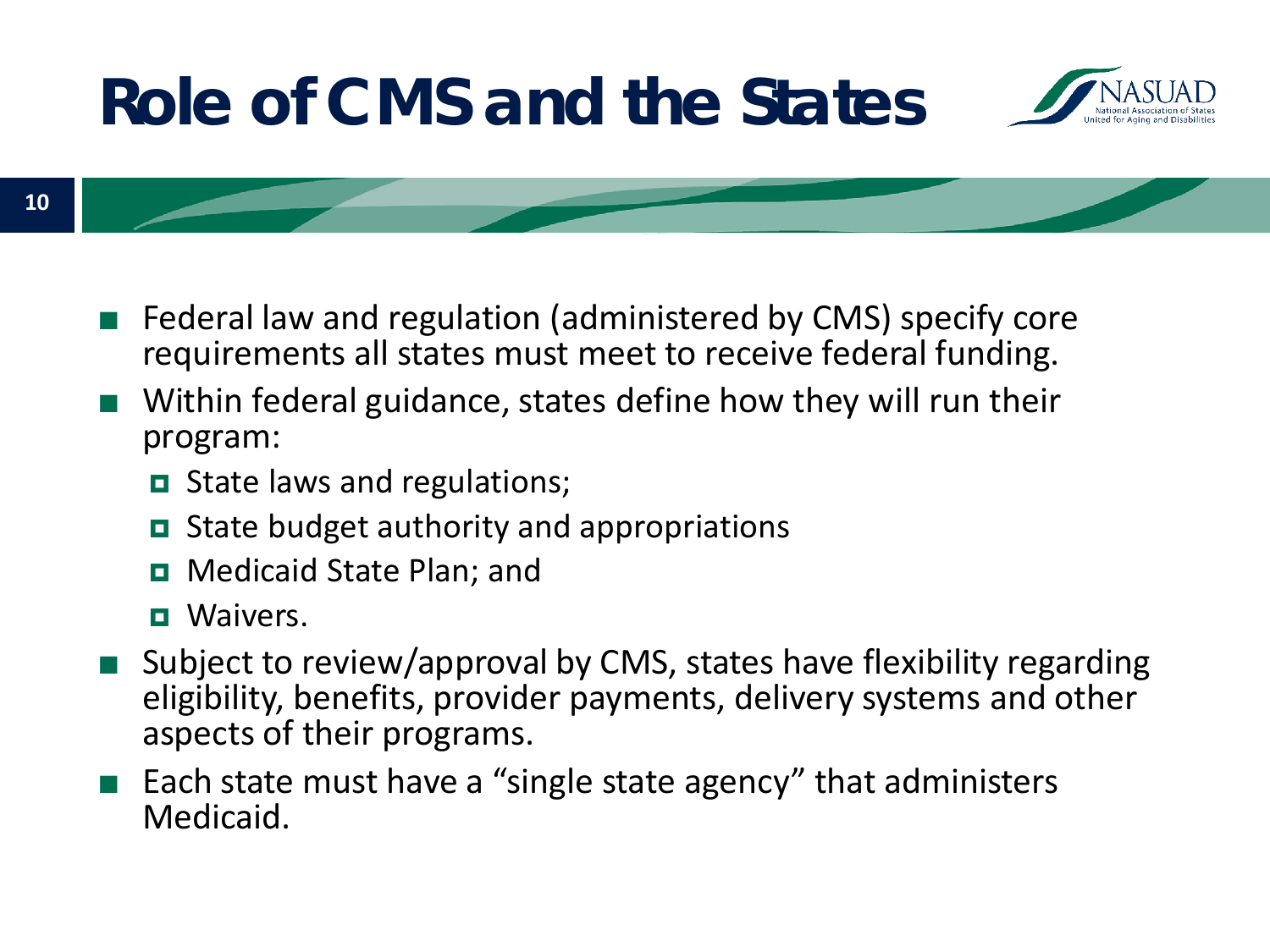## **Medicaid Waivers**



- Allow the state to "waive" certain Medicaid requirements, including state-wideness, freedom of choice, and comparability;
- Not always an "entitlement" some can have enrollment limits or waiting lists;
- Cost-neutrality requirements;
- Most common include:
	- 1115: Waiver of variety of Medicaid policies for "research and evaluation";
	- 1915(b): Waiver of "freedom of choice";
	- 1915(c): Waiver of comparability allows states to target diagnoses, and option to waive state-wideness.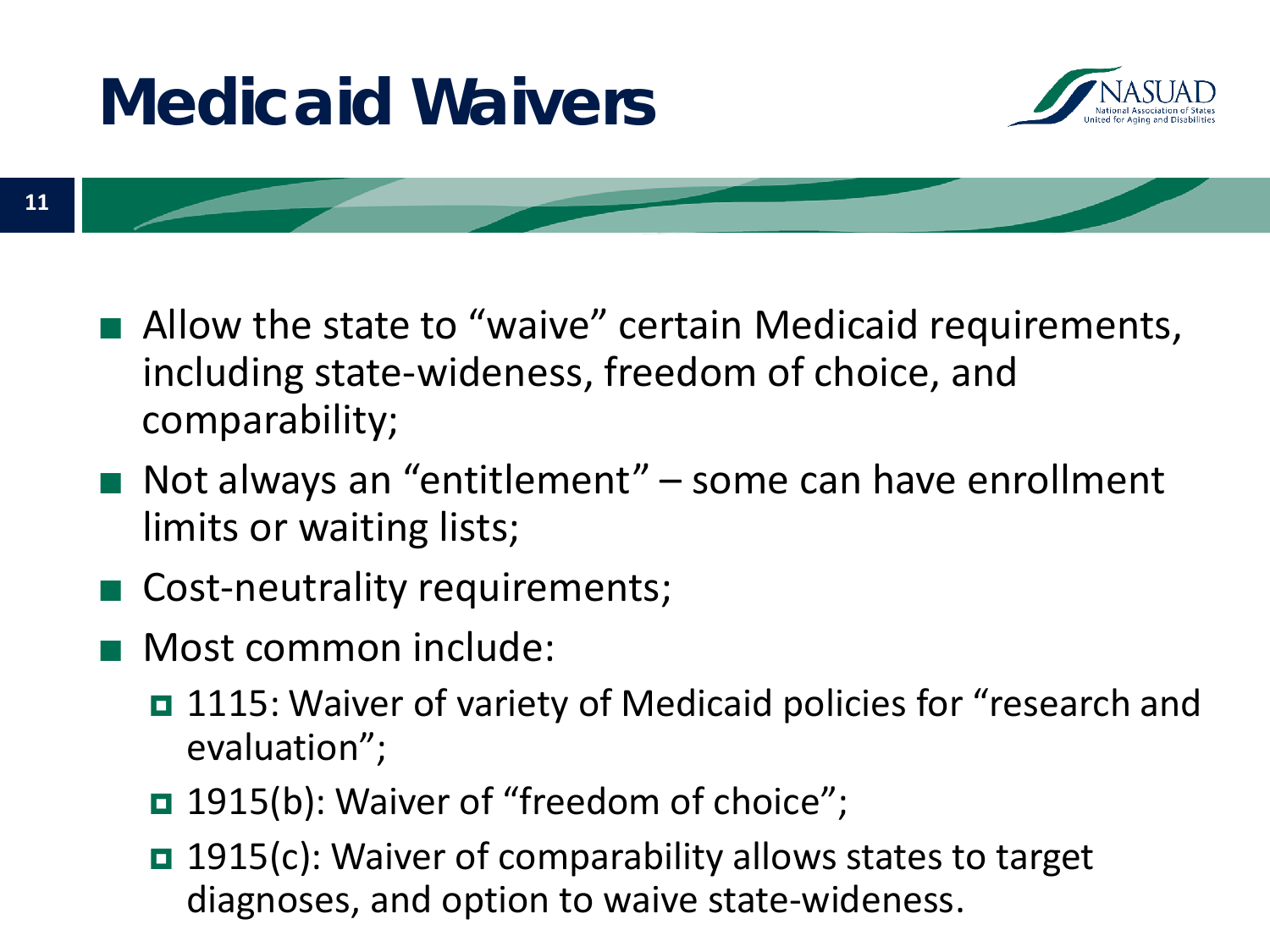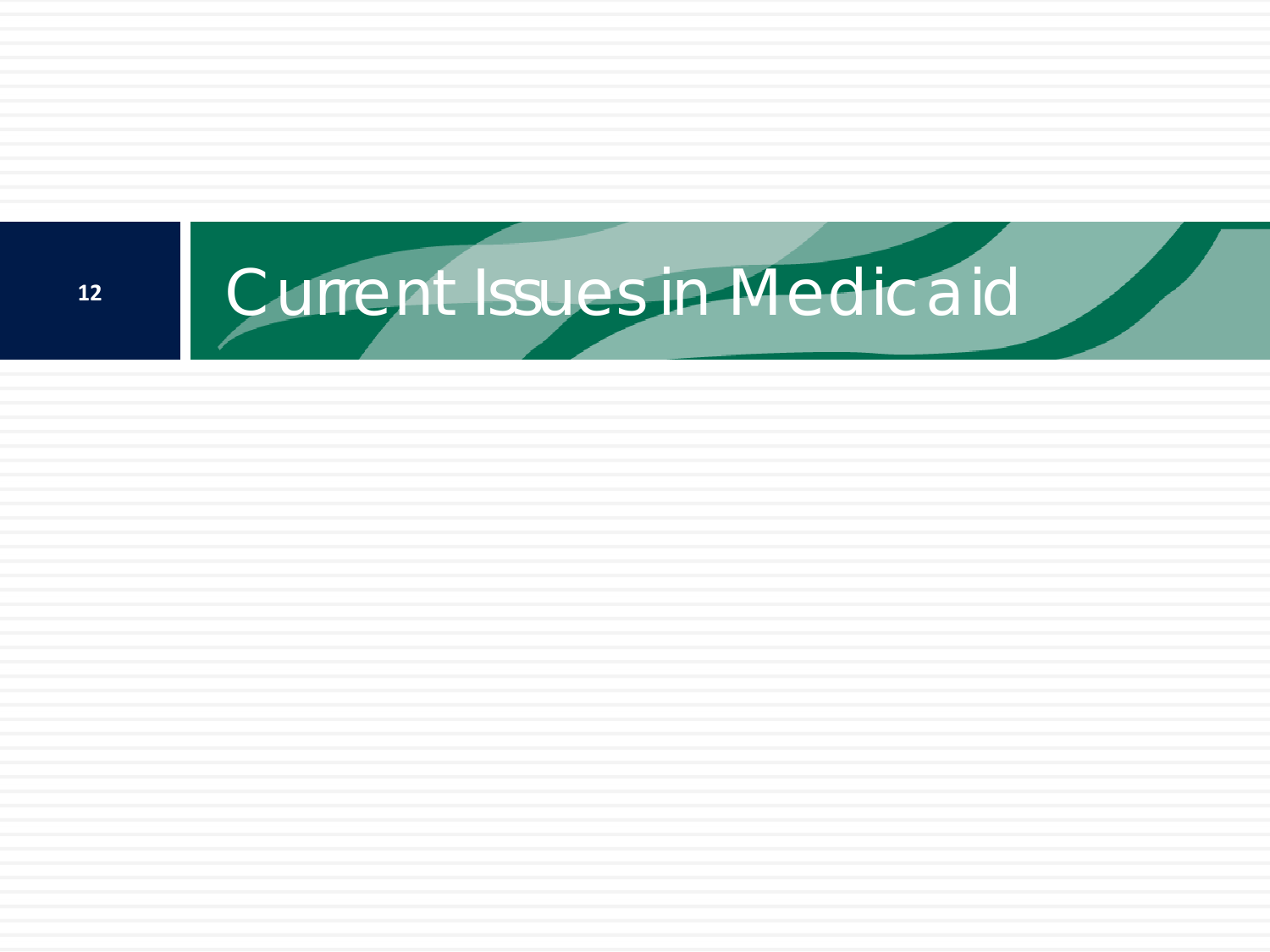#### **Current Considerations**



**13**

- As the push to repeal the ACA has dissipated, focus in health reform has shifted to stateflexibility and state-actions around Medicaid and, to a lesser extent, ACA tax credits
- Questions center around:
	- **u** What is the role of the Medicaid program?
	- **u** Where does Medicaid overlap with private insurance?
	- Where does it have different objectives, goals, and desired outcomes?
- Key policy debates  $\&$  1115 proposals testing these philosophical propositions:
	- Work requirements & time-limits on enrollment for adults without disabilities
	- **Retroactive eligibility waivers**
	- **D** Non-emergency Medical Transportation
	- **Exchange-based Medicaid delivery**
	- **EXPANSION TO "Pre-LTSS" populations**
	- **Q** Caregiver Support
- Important states to watch (among MANY others):

| Indiana | Wisconsin | Kentucky   |
|---------|-----------|------------|
| Arizona | Arkansas  | Washington |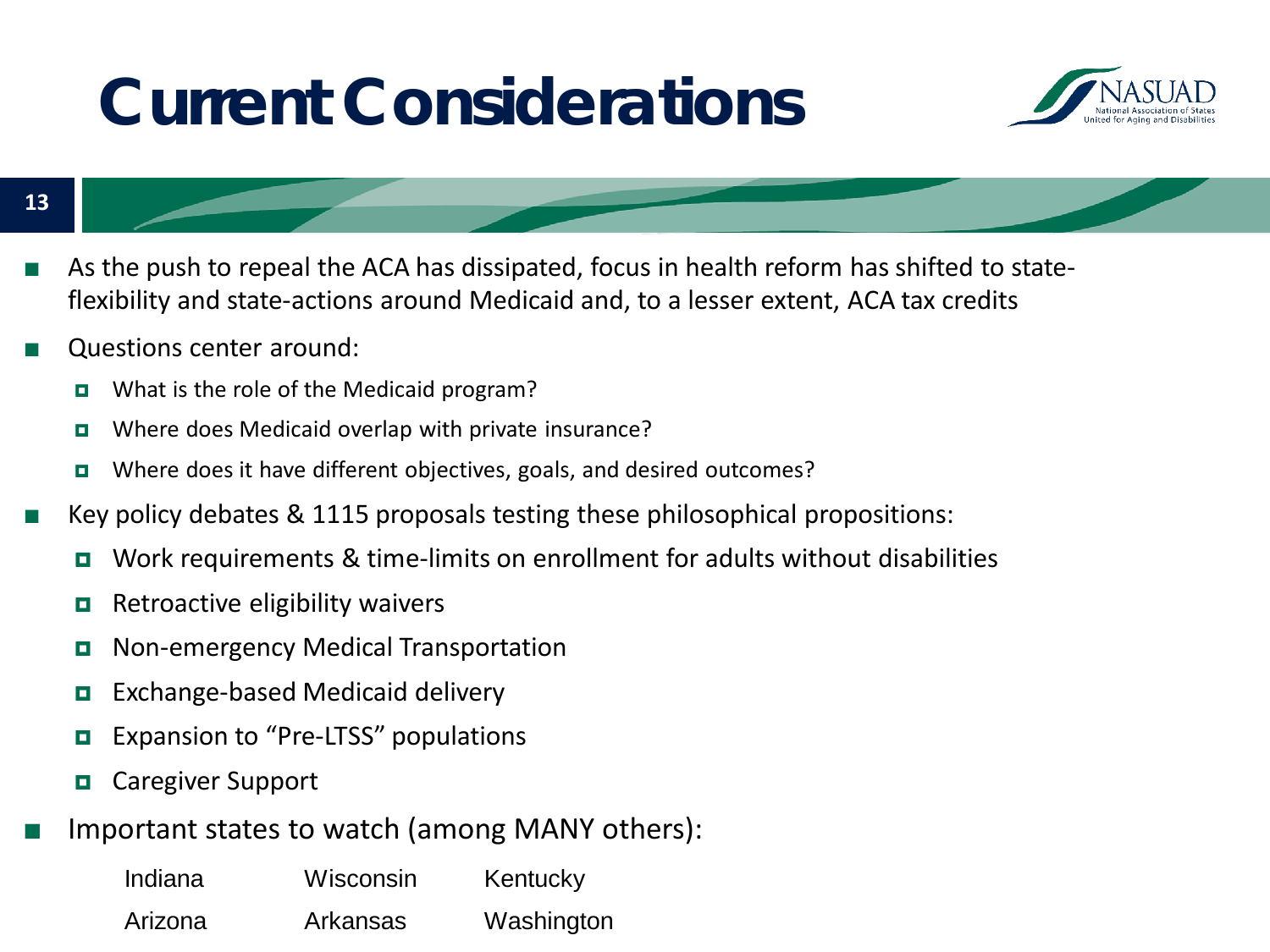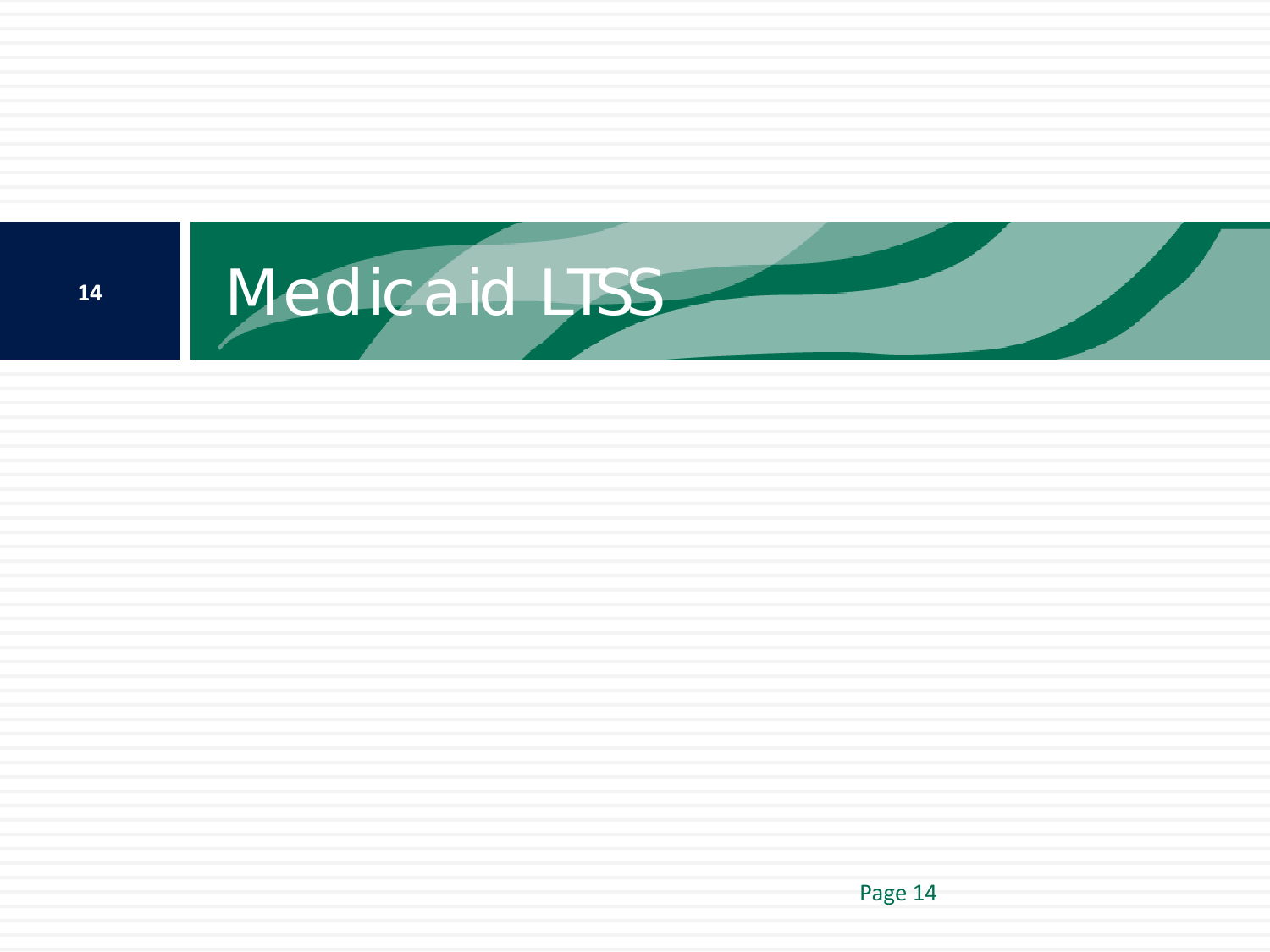#### **Medicaid LTSS**





- A variety of programs exist that provide Long-term Services and supports in Medicaid
- LTSS in Medicaid includes institutional services in nursing homes (mandatory) as well as HCBS (optional)
- Each state sets their own standards for clinical eligibility, known as "level of care"

#### LTSS can also have different eligibility criteria

- The "special income group" allows individuals who require LTSS to qualify with income at 300% of SSI (approximately 225% FPL) instead of lower levels for non-LTSS groups
- Special income group exists in many states, but not all cover up to 300% SSI
- **■** State-by-state listing of Special Income Rule policies:<br>http://kff.org/other/state-indicator/medicaid-eligibility-for-longterm-care-through-the-special-income-rule/?currentTimeframe=0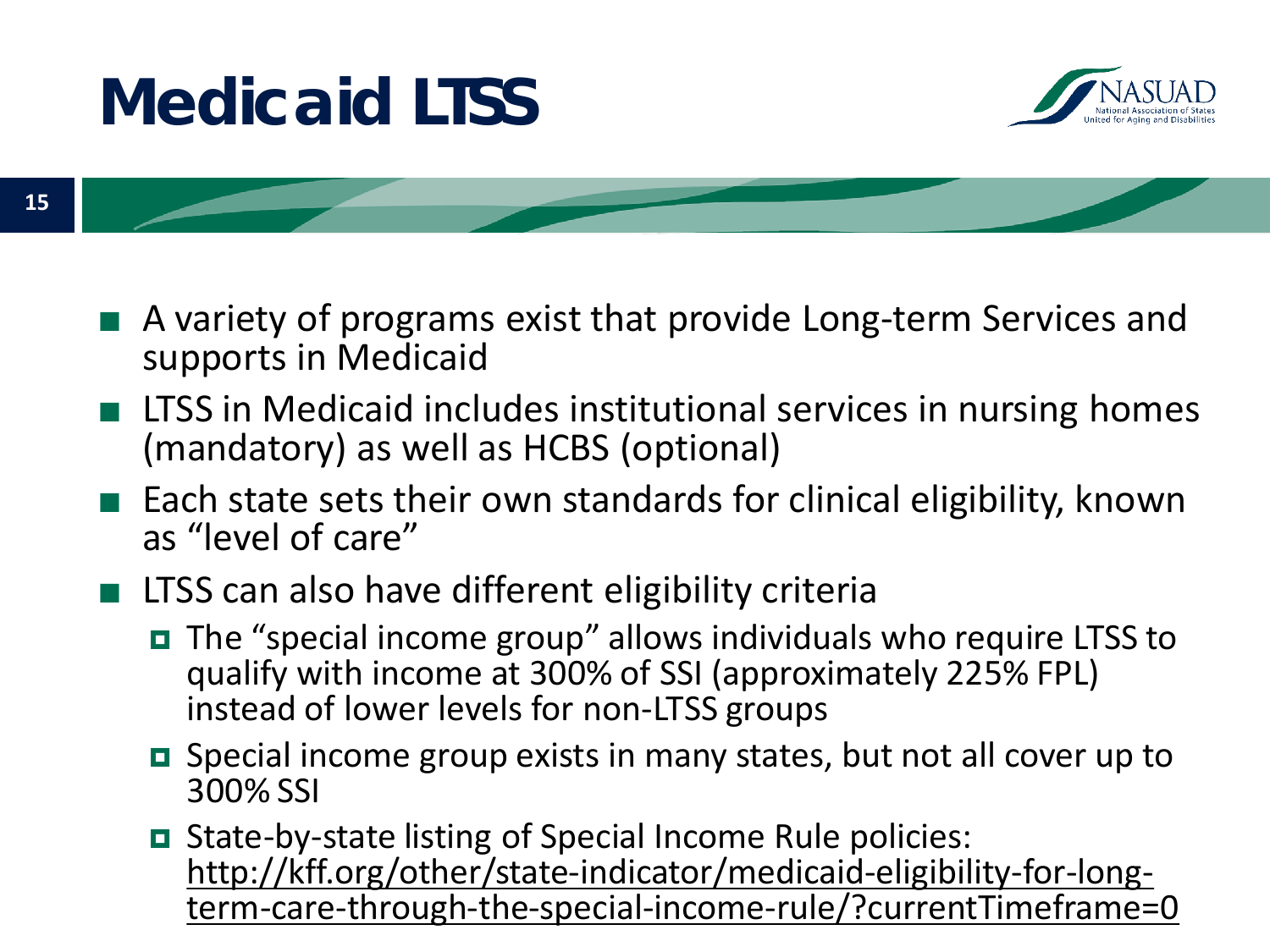## **HCBS Settings Final Rule**



- The Medicaid home and community-based services (HCBS) regulation establishes new criteria and requirements for Medicaid-funded HCBS, with an emphasis on ensuring that services are provided in an integrated and community-based setting
- CMS' compliance activities are a process-based approach using transition plans to outline objectives and milestones towards meeting the rule requirements by the 2022 deadline
- States have, for the most part, not made any final determinations regarding the settings that are allowable and those which violate the integration mandate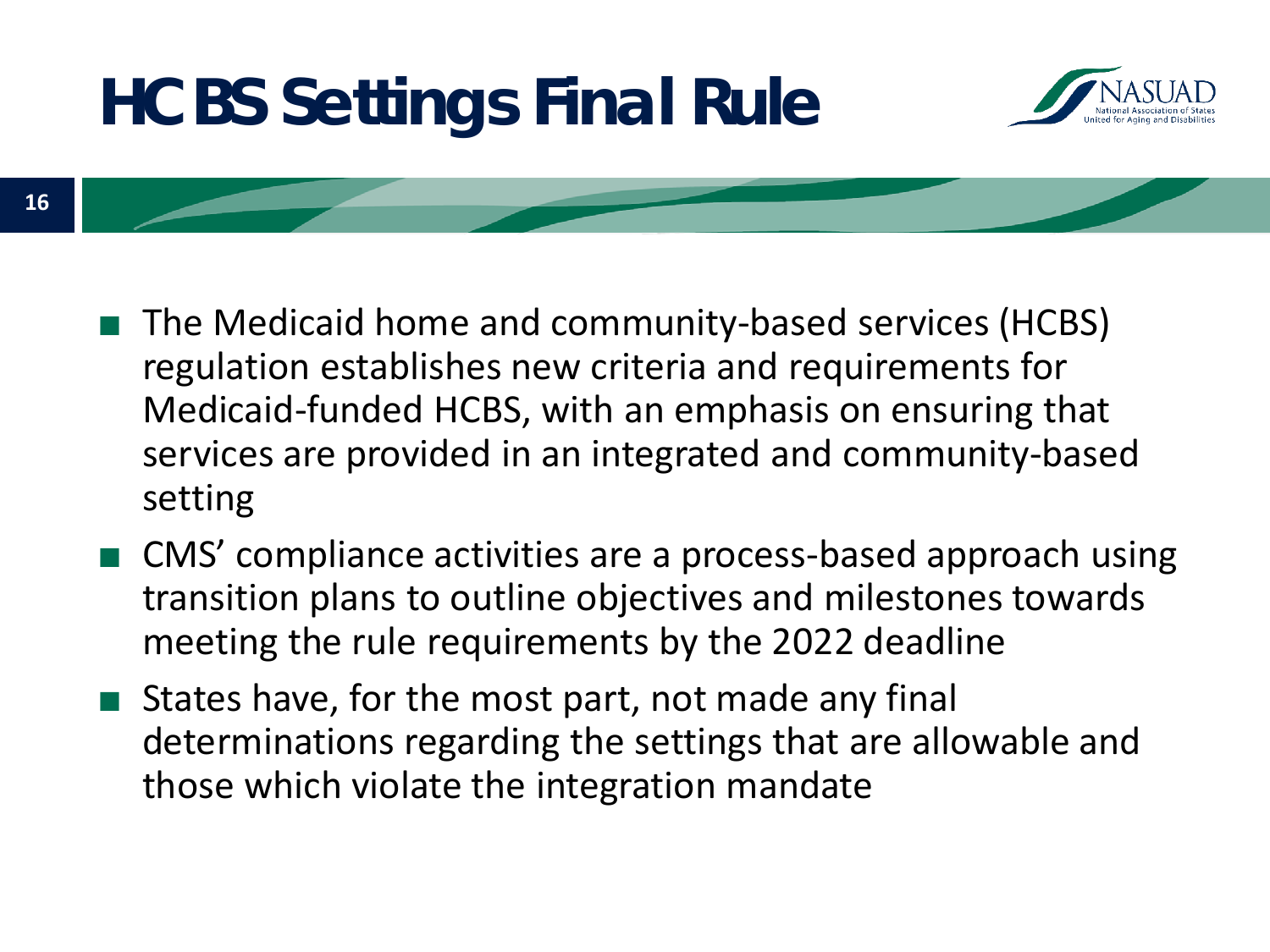#### **Current Status and Issues**





- Heightened Scrutiny:
	- What process will states use to identify settings subject to heightened scrutiny, determine whether they are compliant with the rules, and submit evidence of the determination to CMS?
- Assessment of settings:
	- Objective criteria (prongs 1&2): "are they collocated with institutional services?"
	- Subjective criteria (prong 3): "does the setting isolate individuals?"
- CMS workgroup with states to clarify:
	- Ways to identify violations of prong 3
	- **P** Process and information submitted for heightened scrutiny reviews
	- $\Box$  Role of CMS and states in the process
- CMS recently discussed using six states as a pilot (a few settings in each state) to provide feedback on heightened scrutiny packages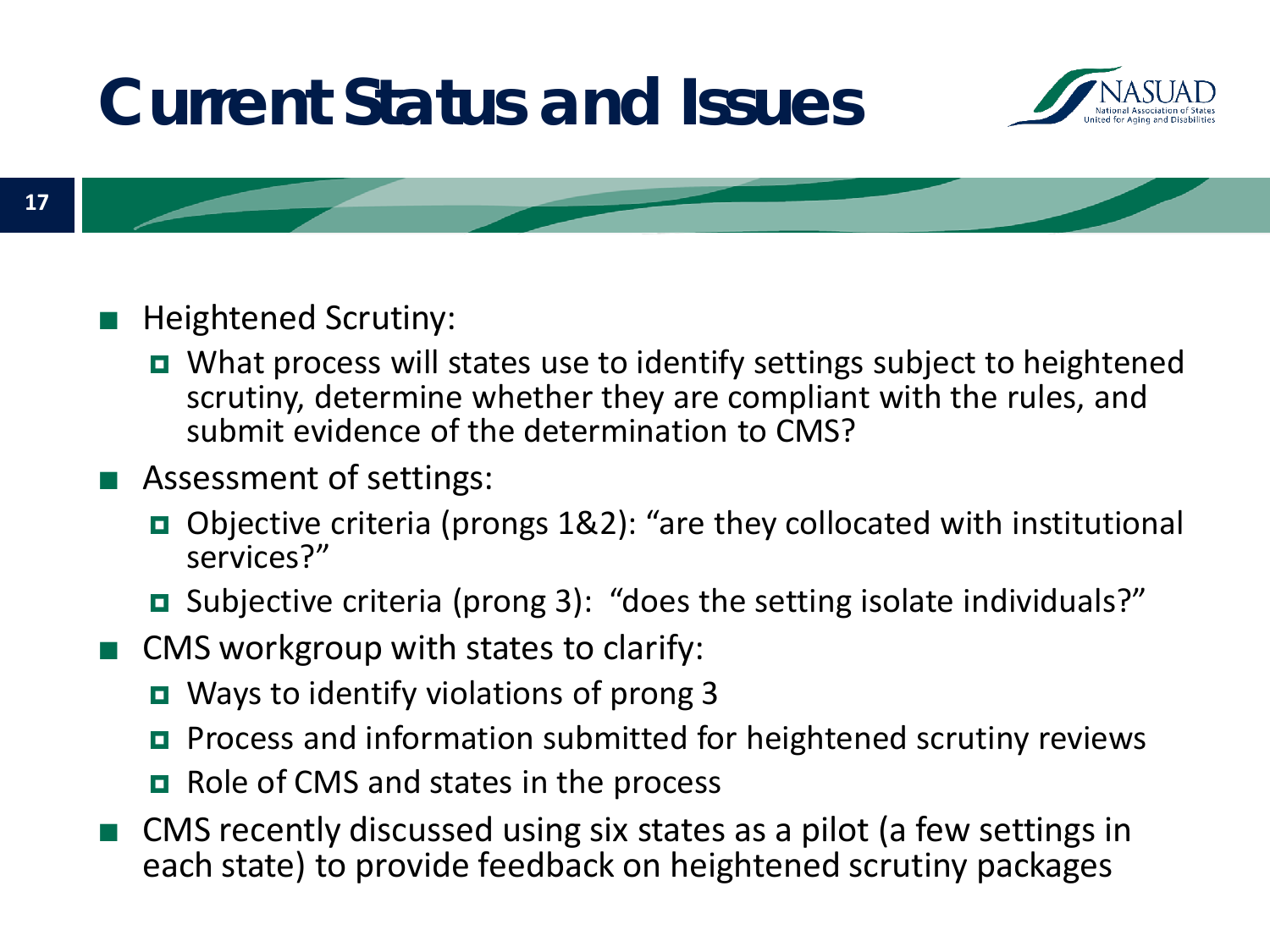## **Electronic Visit Verification**



- The 21<sup>st</sup> Century CURES Act mandates that state Medicaid programs have electronic visit verification for:
	- **Personal care services by 2019;**
	- **Home health services by 2023.**
- If a state does not have the system in place, they receive a decrease in FMAP:
	- **□** Begins at 0.25% and grows to 1% over time;
	- $\Box$  Does not apply to all Medicaid services FMAP only cut for the noncompliant services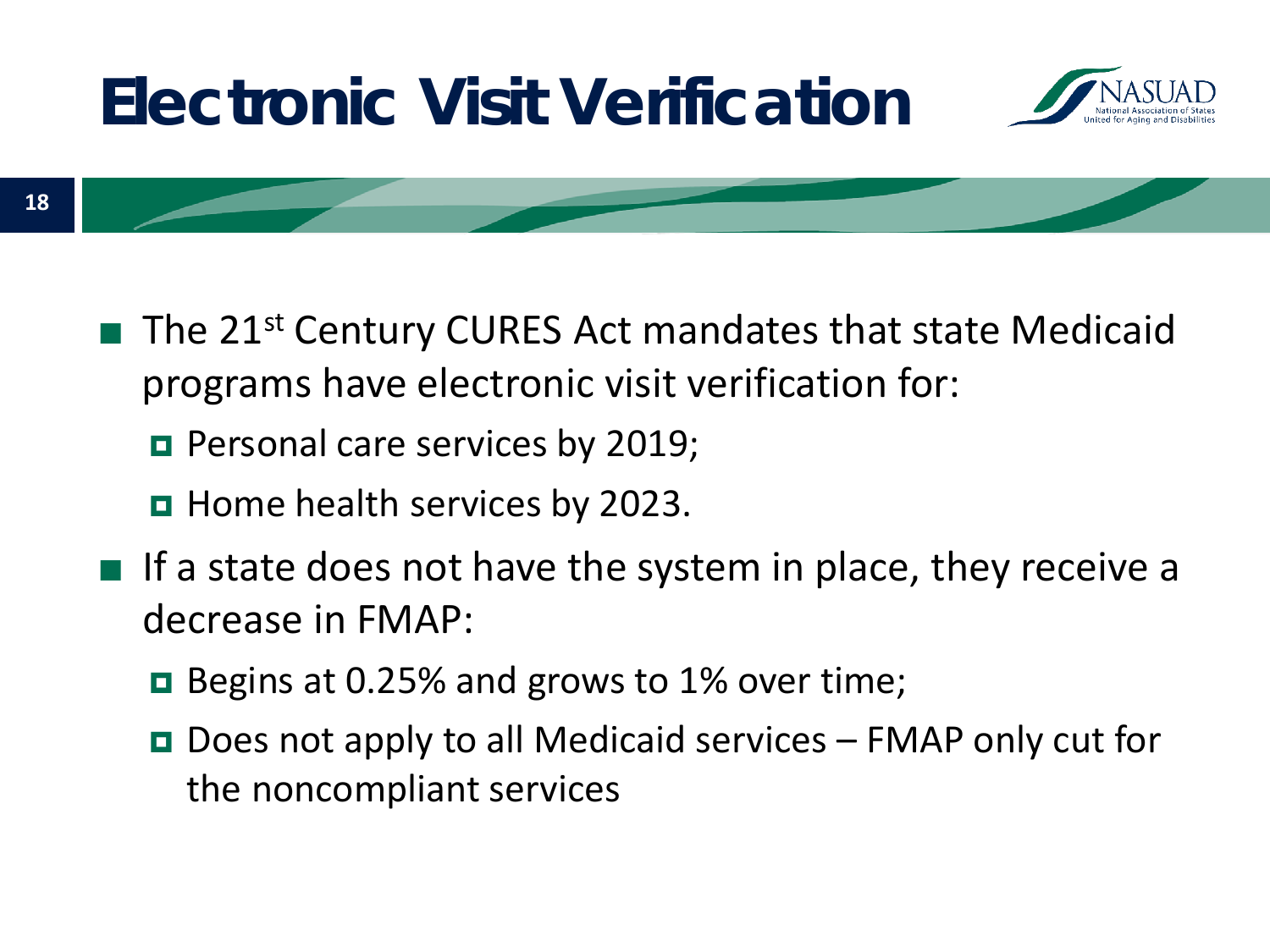## **Electronic Visit Verification**





#### ■ Challenging timeline:

- $\Box$  1/1/2019 is less than 8 months from now but no formal CMS guidance has been issued:
	- States may receive a 1 year reprieve from the FMAP cut if they made a "good faith effort" and experienced "unavoidable delays";
	- CMS has not yet defined what a good faith effort entails
- States must submit an Advance Planning Document to secure approval for increased federal funding to implement EVV or else fund at lower match rates;
- **O** Competitive procurements and potential appeals will be lengthy;
- Final design, development, and implementation must follow these processes.
- Key questions remain:
	- What does "in-home visit" mean?
		- Licensed providers (ie: Assisted living/group homes/etc) not included
		- What about shared living arrangements? Family members in the same home?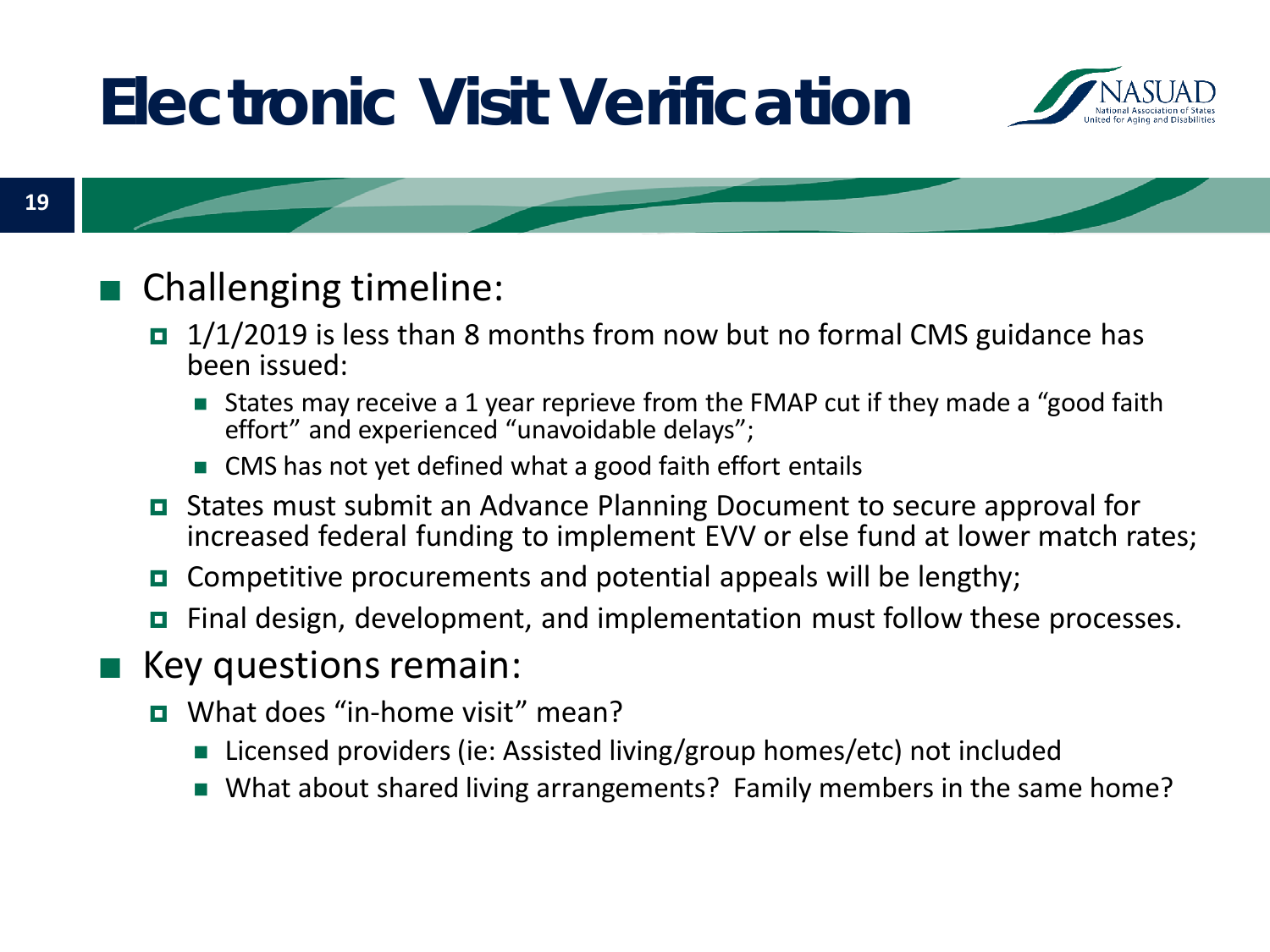## **Health and Welfare**



- Several Federal reports have raised concerns about oversight of health and welfare in HCBS, including DD group homes and assisted living
- ACL/OIG/OCR put out a joint report of recommendations, including ensuring that states have:
	- **□** Reliable incident management & investigation processes;
	- **□** Audit protocols to ensure compliance with reporting;
	- **O** Mortality reviews for unexpected deaths; and
	- Quality assurance mechanisms in place
- CMS expects to release guidance (CIBs) on H&W in the near future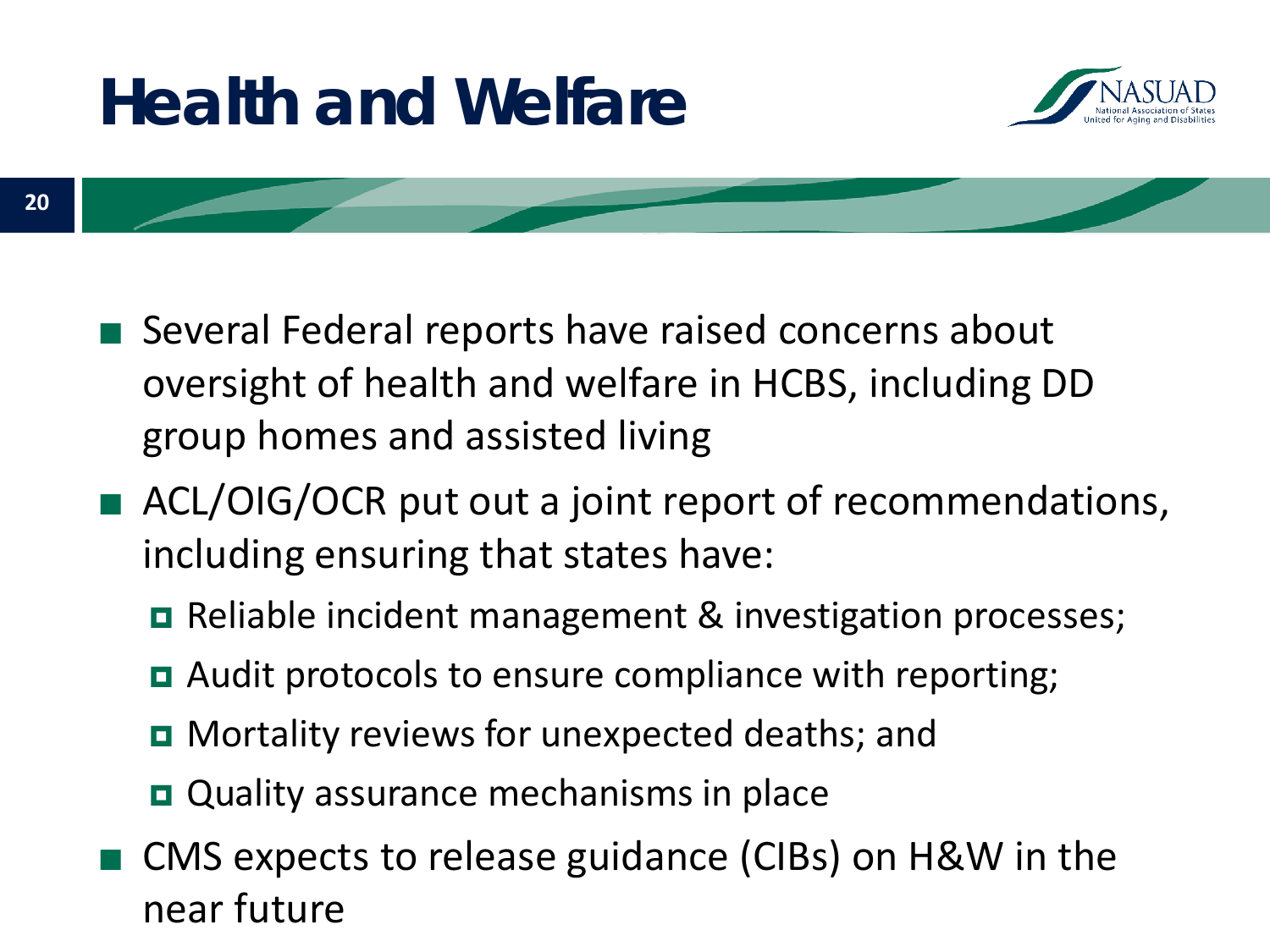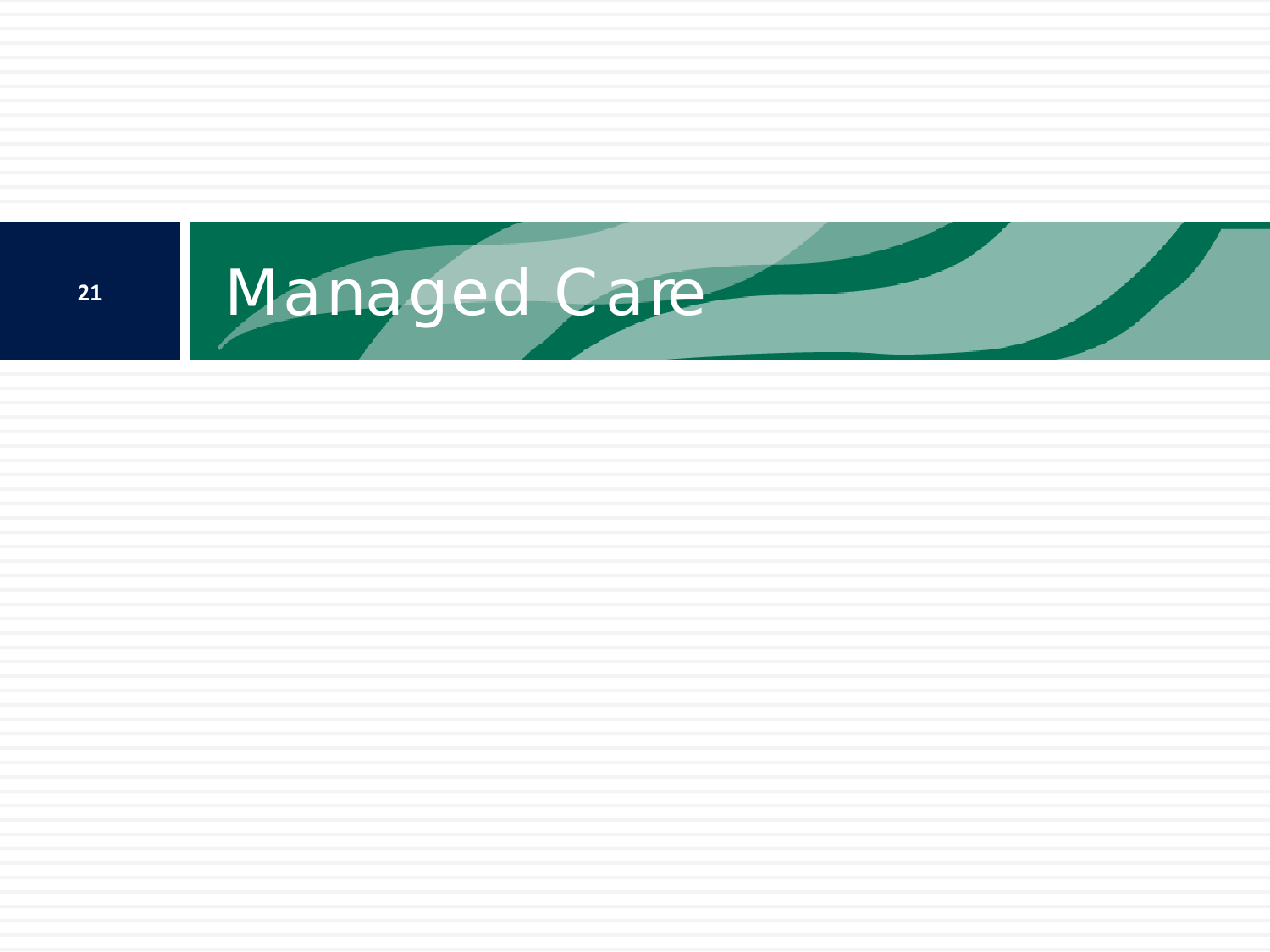#### **Overview – FFS vs. MMC**





#### **Fee-for-service (FFS)**

- *Relationship:* State contracts directly with health care providers.
- *Payment:* Providers receive payment for each health care service provided to consumers.
- *Accountability:* Providers do not bear financial risk for the provision of services.
- Note: FFS has historically been the predominant delivery system.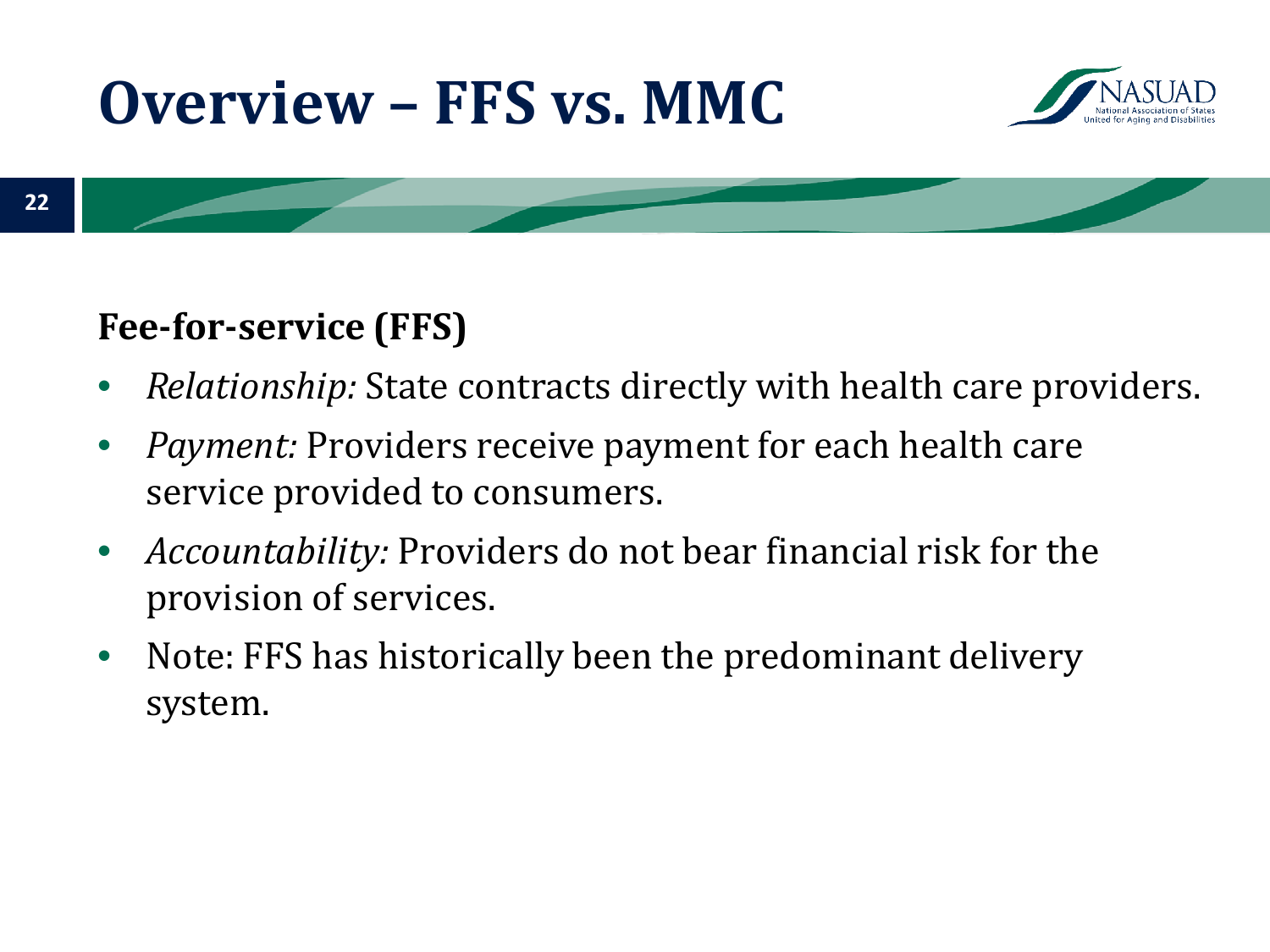

#### **23**

#### **Medicaid Managed Care (MMC)**

- *Relationship:* State contracts with a Managed Care Organization (MCO), not a direct service provider.
- *Service Delivery:* Consumers receive part or all of Medicaid services from health care providers that are paid by a MCO that is under contract with the state.
- *Payment:* MCOs receive capitated payment from the state for a specified benefit package on a per member per month basis.
- *Accountability:* The MCO is responsible for the provision and coverage of Medicaid services.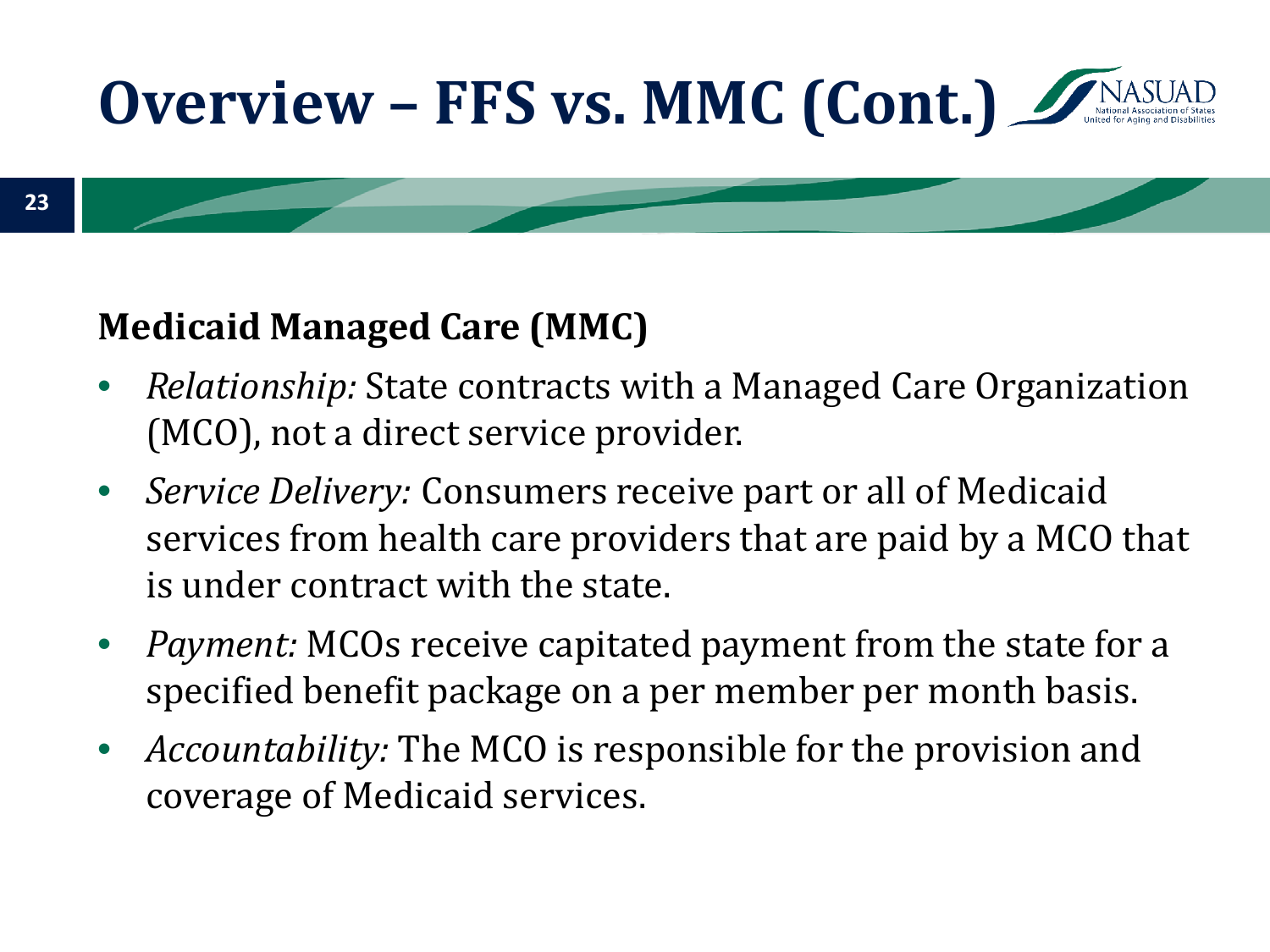#### **MLTSS Programs in 2010**





Source: Truven Health Analytics, 2012

**24**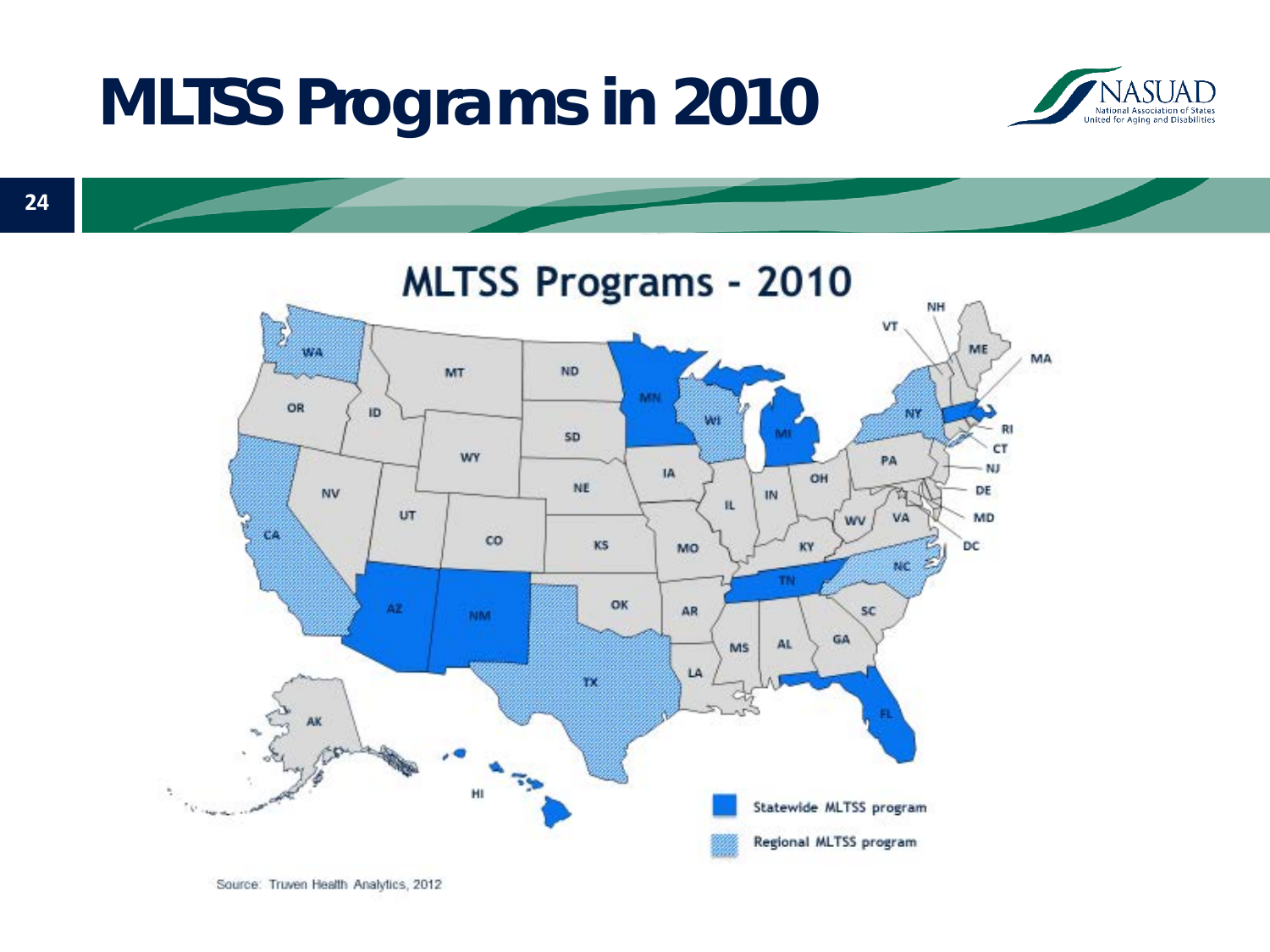#### **Current MLTSS Programs**





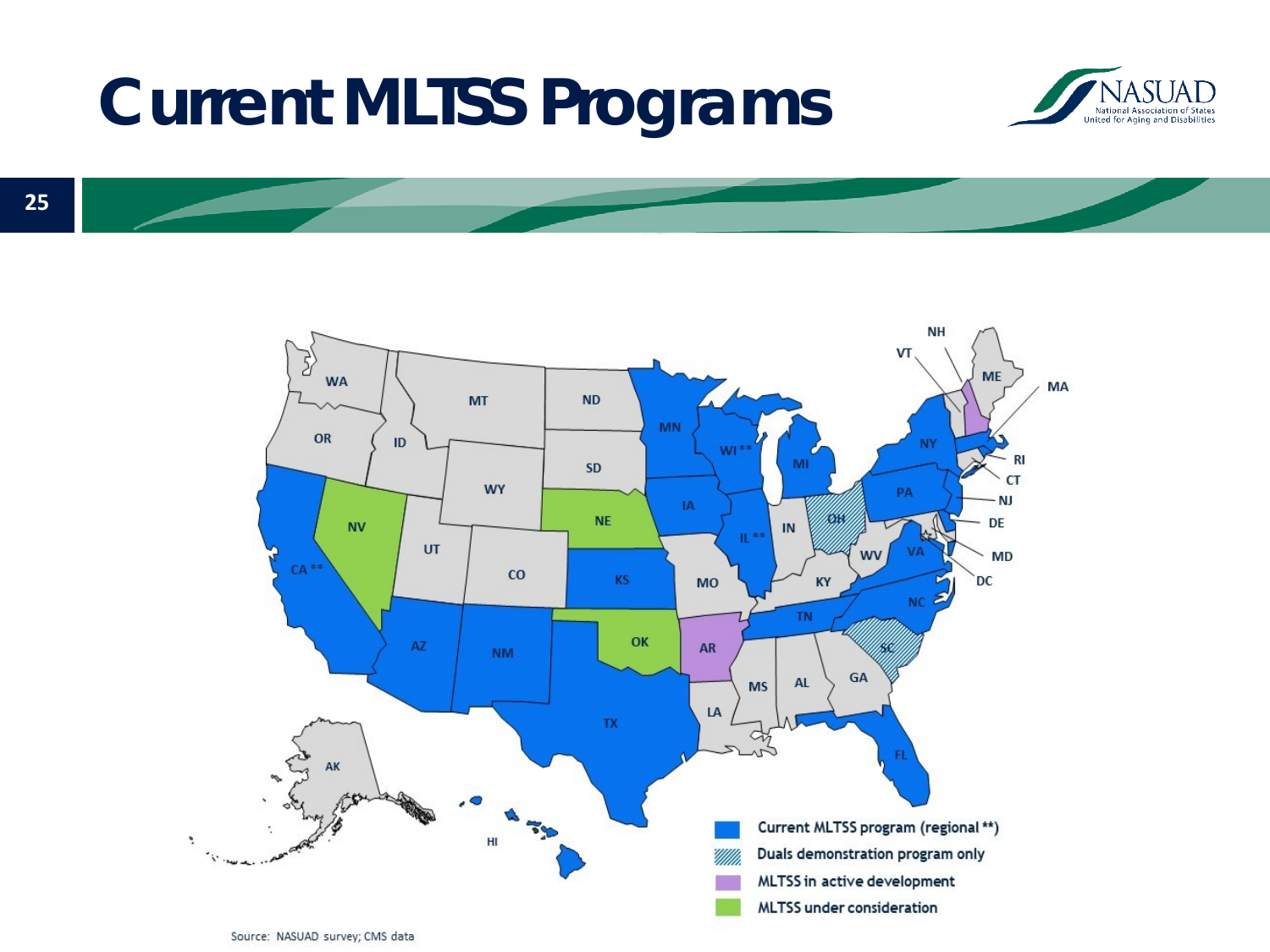**What does MLTSS mean for you?**



**26**

*KEY Takeaway: Locus of Control for Medicaid service provision shifts from State to MCO*

- In order to keep serving waiver clients, an LTSS provider will have to execute contracts with one (or more) MCOs
- MCOs have contract mandates that full range of HCBS is available to enrollees
	- MCOs will either 'build' it or 'buy' it.
	- What is 'it'? Expertise in delivering high-quality and effective HCBS services